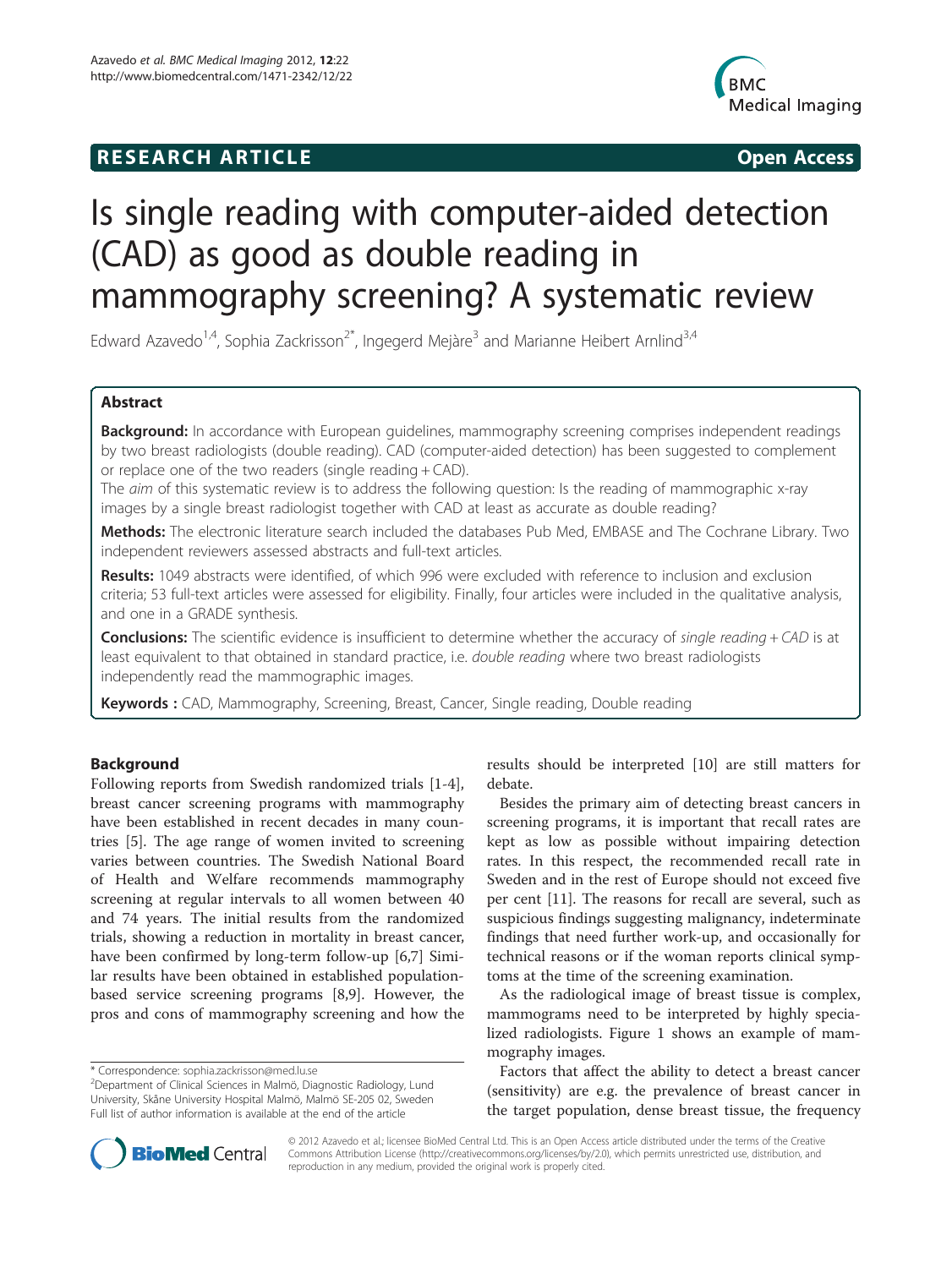<span id="page-1-0"></span>

of tumours with subtle mammographic signs, and suboptimal technical quality. These factors, combined with high daily volumes (each Swedish screening centre usually screens more than 20,000 women annually), makes accurate screening a challenging task. Sensitivity levels of 70–85% and specificity levels of 82–98% at mammography screening have been reported [[5\]](#page-9-0). In order to maintain high sensitivity and specificity, resulting in high cancer detection rates and low false-positive rates, Swedish and European guidelines recommend double reading, i.e. that the breast images are reviewed by two specially trained radiologists (breast radiologists). Double reading has been shown to increase cancer detection rates by 5–17% [\[12](#page-9-0)].

Computer-aided detection (CAD) is a computerized method for analysing images in mammography screening. Although the method has existed for approximately 10 years, its contribution to routine screening is still debatable [\[13](#page-9-0)-[15\]](#page-9-0). The program used in CAD identifies and marks areas which the software identifies as abnormal breast tissue. The CAD program is not intended to be the sole method for analysing mammography images. Rather, it is designed to alert the radiologist to possibly suspicious areas. Hence, a radiologist must interpret and make a decision to act upon (accept or dismiss) each CAD mark. On average, each screening examination generates two false positive marks; CAD gives 400 false positive marks for each true positive mark [[16\]](#page-9-0).

Lack of an adequate number of trained breast radiologists has led to a growing interest in computerized analysis of mammography images. There has been a discussion as to whether CAD in conjunction with mammography screening could replace one of the breast radiologists. A prerequisite would be that diagnostic accuracy and patient benefit are at least equivalent to what is achieved when the mammographic images are read by two breast radiologists. Another important prerequisite is that not too many women need to be recalled for further diagnostic work-up.

The value of CAD in mammography screening has been questioned in earlier reviews [[17](#page-9-0),[18](#page-9-0)]. The literature is scarce on studies performed in authentic screening situations. As the performance of CAD systems has improved considerably, it was considered appropriate to reassess the performance of CAD in population-based screening programs.

This review is part of a comprehensive systematic review, published in Swedish by SBU (Swedish Council on Health Technology Assessment), of computer-aided detection (CAD) as a diagnostic method in mammography screening [[19\]](#page-9-0). SBU is an independent government agency for the critical evaluation of methods for preventing, diagnosing and treating health problems.

The objective of the present is systematic review is to address the following question: Is the reading of mammographic images by a single breast radiologist plus CAD at least as accurate as readings by two breast radiologists (current practice) in terms of:

- sensitivity (probability that a person with the disease has a positive test result);
- specificity (probability that a healthy person has a negative test result);
- cancer detection rate (number of cancer cases detected per 1,000 women examined);
- recall rate (proportion of women who are recalled for further investigation); and
- cost-effectiveness?

## Methods

#### CAD (Computer-aided detection)

CAD research has been developed over the past two decades. CAD was first applied to digitized (scanned) screen-film mammograms (SFM). The introduction of full-field digital mammography (FFDM) has led to intensified efforts to optimise the method. CAD makes a computerized analysis of mammograms and identifies areas that need to be reviewed. The precise algorithms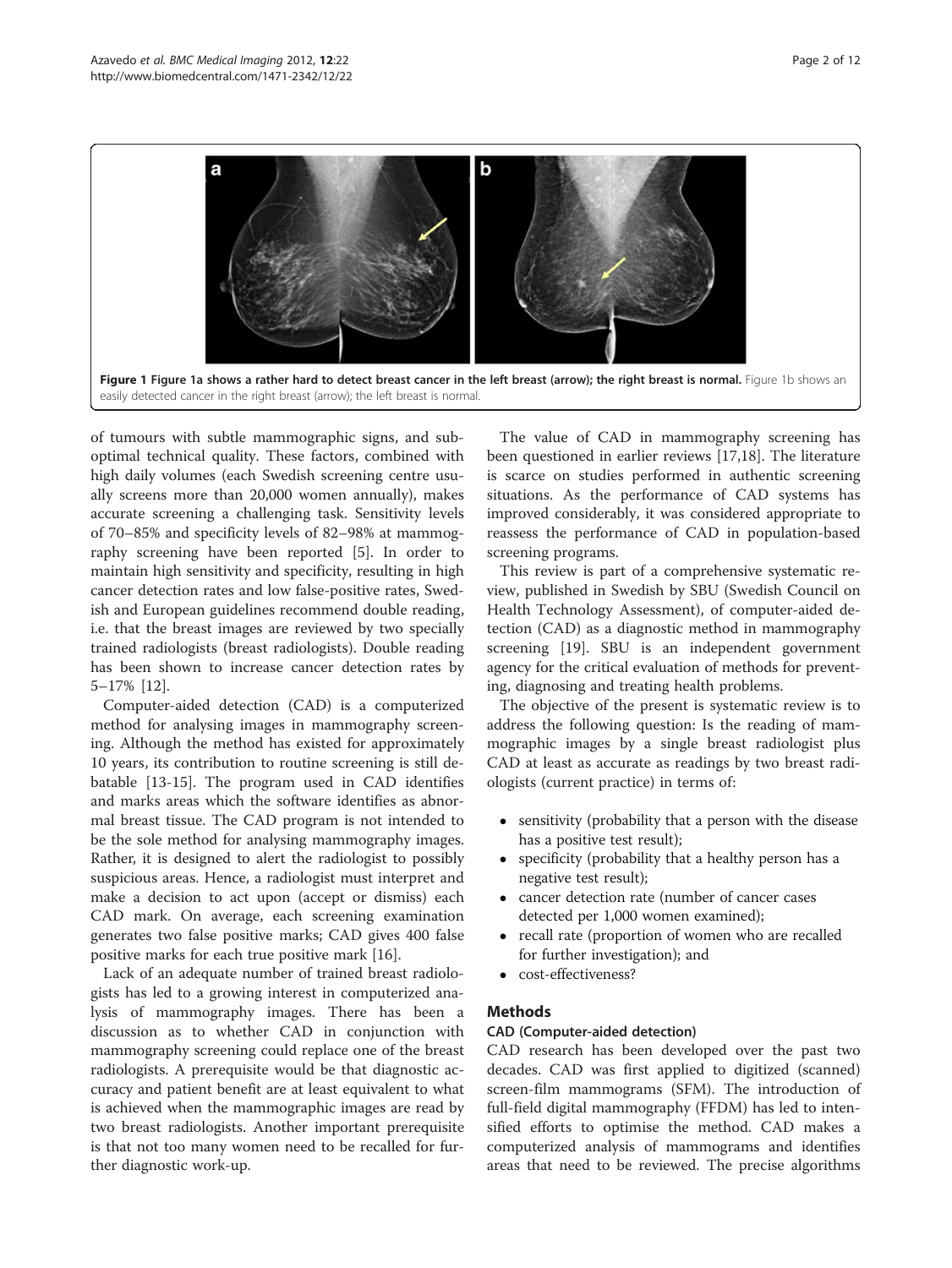<span id="page-2-0"></span>used by different CAD suppliers are still a commercial secret and are not further reviewed here. Two types of marks are generally used: one for microcalcifications and the other for other mammographic features such as density, mass and distortion. The systems can be adjusted to yield very high sensitivity but at the cost of specificity, generating a high rate of false positive marks.

According to a recent review, the sensitivity of CAD for microcalcifications representing malignancies is 98– 99% [[16\]](#page-9-0). However, only 15–20% of detected cancers present as microcalcifications on screening mammograms [\[20](#page-9-0)]. The same review reports that the sensitivity of CAD for other mammographic features representing malignancies ranges from 89 to 75%, in some cases down to 50%.

It has been assumed that CAD will be used increasingly with the transition from analogue to digital mammography. The reproducibility of CAD prompts in FFDM is expected to be more consistent than with scanned mammograms. The primary inclusion criterion

in this review was CAD on FFDMs. However, when prospective studies based on FFDM could not be found, scanned analogue images were accepted.

#### Literature search and selection of articles

The electronic literature search included the databases PubMed, EMBASE, and The Cochrane Library from 1950 to November 2011. All Western European languages were accepted. The Mesh terms were: Breast neoplasms, Breast, Mammography, Breast (TW), Mammography (TW) AND Computer aided detection (TW) AND Computer aided diagnosis (TW) AND Cad (TW), and Economic aspects. The complete search strategy can be provided on request.

The electronic searches yielded 1049 abstracts (Figure 2). Two reviewers (EA and SZ) read the abstracts independently. An article was read in full text if at least one of the two reviewers considered an abstract to be potentially relevant. Hand search and grey literature did not result in any additional articles. The

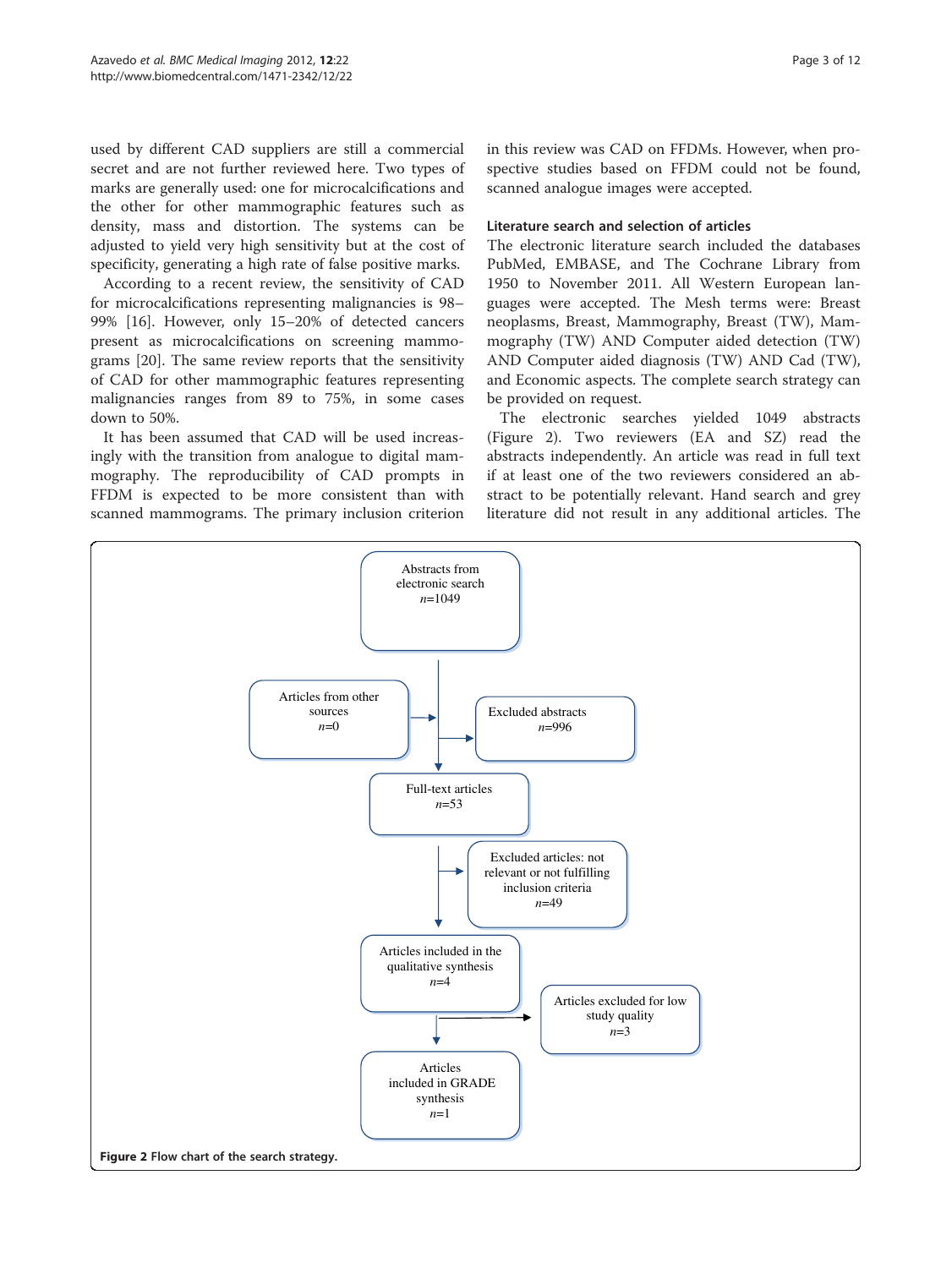pre-specified inclusion/exclusion criteria are given below. Altogether, 53 articles were read in full text and assessed independently by the same two reviewers using the QUADAS tool [\[21](#page-9-0)]. Of the 53 articles, 49 did not fulfil the inclusion criteria and were excluded from further analysis. A list of excluded articles with the main reason for exclusion is available on request.

PICO elements were used to describe the population, index test, reference test and outcome:

P – Population: women, 40–74 years old, participating in mammography screening

I – Intervention (index test): CAD + one breast

radiologist (single reading)

C – Control (reference test): reading by two

independent radiologists (double reading)

O – Outcome: sensitivity, specificity, cancer detection rate and recall rate

The inclusion criteria were:

- population-based screening
- ≥5,000 women included
- study setting corresponding to Swedish conditions
- follow-up time  $\geq 12$  months
- mammography readings with one breast radiologist + CAD compared with readings by two breast radiologists.

#### Assessment of diagnostic accuracy

The diagnostic accuracy (validity) of a test (index test) requires a reference standard (reference test) for comparison. Two index tests were used here: 1) CAD + single reading, and 2) double reading. The reference standard should reflect the reality as closely as possible and the ideal gold standard is histopathological verification. However, biopsying all individuals is not feasible when screening an asymptomatic population. The reference standard in this review was biopsy of suspected cases or follow-up. The ultimate outcome was survival. Because no randomized controlled trials have been performed to document changes in survival following the use of double reading compared to single reading with CAD, surrogate outcomes such as cancer detection rate and recall rate are used. The main outcome measures are sensitivity and specificity. Sensitivity is the number of true positive tests divided by the total number of true cancer cases. Specificity is the number of true negative tests divided by the total number of healthy breast cases. In addition, cost-effectiveness has been considered.

## Rating quality of individual studies

The quality of each included study was rated high, moderate or low according to pre-specified criteria given in Table 1.

#### Rating evidence across studies

The quality of the evidence of each method's/test's diagnostic accuracy was rated in four levels according to GRADE [\[22\]](#page-9-0) [\[23\]](#page-9-0):

- High ( $\oplus \oplus \oplus$ ). Based on high or moderate quality studies containing no factors that weaken the overall judgement.
- Moderate ( $\oplus \oplus \oplus O$ ). Based on high or moderate quality studies containing isolated factors that weaken the overall judgement.
- Limited ( $\oplus$  $\oplus$ OO). Based on high or moderate quality studies containing factors that weaken the overall judgement.
- Insufficient ( $\oplus$ OOO). The evidence base is insufficient when scientific evidence is lacking, the quality of available studies is low or studies of similar quality are contradictory.

| High: small risk of bias                             | Prospective study design. Particular emphasis on the following:                                                                                                                            |  |  |  |  |
|------------------------------------------------------|--------------------------------------------------------------------------------------------------------------------------------------------------------------------------------------------|--|--|--|--|
|                                                      | • adequately described patients constituting a representative and clinically relevant<br>sample (QUADAS items 1, 2).                                                                       |  |  |  |  |
|                                                      | • the index test should not form part of the reference standard (item 7).                                                                                                                  |  |  |  |  |
|                                                      | • evaluators should be masked to results of index test and reference test (items 10, 11)                                                                                                   |  |  |  |  |
|                                                      | $\bullet$ the tests should be described in sufficient detail to permit replication (items 8, 9).                                                                                           |  |  |  |  |
|                                                      | $\bullet$ sample size $\geq$ 5000.                                                                                                                                                         |  |  |  |  |
|                                                      | • diagnostic accuracy presented as sensitivity and specificity.                                                                                                                            |  |  |  |  |
| Moderate: moderate risk of bias                      | Prospective study design                                                                                                                                                                   |  |  |  |  |
|                                                      | Since no prospective studies based on digital mammography could be identified,<br>scanned analogue images were accepted. Otherwise the same criteria as for<br>high quality were required. |  |  |  |  |
| Low: high risk of selection and/or verification bias | Retrospective study design. Selected or enriched samples                                                                                                                                   |  |  |  |  |

## Table 1 Criteria of high, moderate and low study quality, mainly according to QUADAS [[21\]](#page-9-0)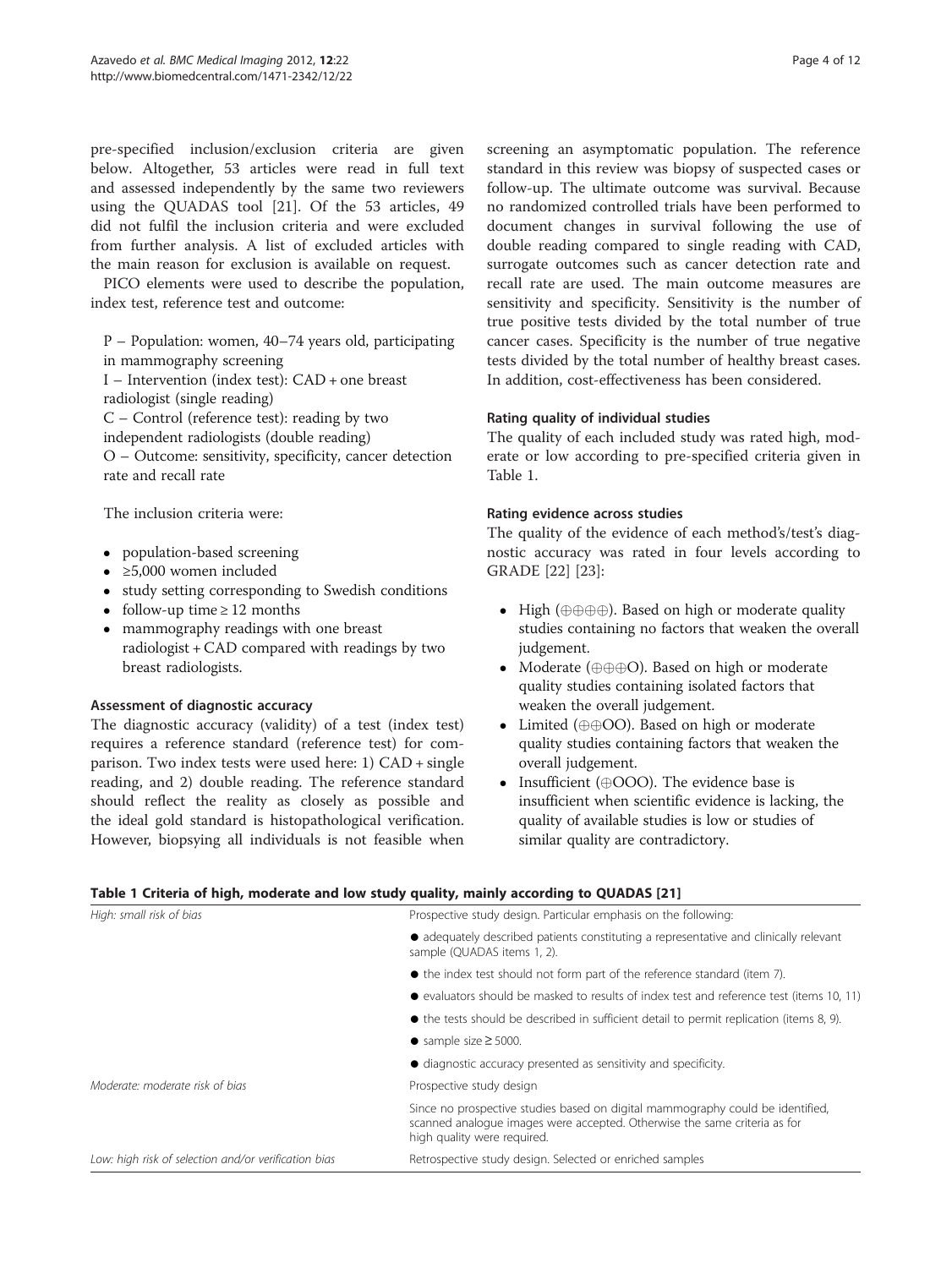| Author, Year (ref)        | Study design, Study period,<br><b>Population, Readers</b>               | Index test (I)                             | Reference test                                                                         | <b>Results</b><br>CI= confidence interval<br>Se= sensitivity<br>Sp=specificity | <b>Study quality, Comments</b>                                                                                    |  |
|---------------------------|-------------------------------------------------------------------------|--------------------------------------------|----------------------------------------------------------------------------------------|--------------------------------------------------------------------------------|-------------------------------------------------------------------------------------------------------------------|--|
| Gilbert et al., 2008 [71] | Prospective,                                                            | $1.1:$ single reading + CAD,<br>$n=28,204$ | Biopsy of suspected<br>cases or follow-up<br>(not all, though; number<br>not reported) | Cancer detection rate:                                                         | Moderate                                                                                                          |  |
|                           | multicentre 2006-2007                                                   |                                            |                                                                                        | Single reading + CAD: 7.02 /1000.                                              |                                                                                                                   |  |
|                           | Population:                                                             |                                            |                                                                                        | Double reading: 7.06/1000.                                                     | Restricted generalisability since<br>results were based on<br>single reading +CAD<br>by experienced radiologists. |  |
|                           | Initially invited: 68,060 women.                                        | I.2: double reading,<br>$n=28,204.$        |                                                                                        | Difference not statistically<br>significant (NS).                              |                                                                                                                   |  |
|                           | Investigated: 28,204.                                                   |                                            |                                                                                        | Recall rate:                                                                   | Incomplete follow-up,                                                                                             |  |
|                           | Aged 50-70 years<br>(1 % > 70 years).                                   |                                            |                                                                                        | Single reading + CAD: 3.9 %.                                                   | particularly affecting<br>the estimates<br>of sensitivity.                                                        |  |
|                           |                                                                         |                                            |                                                                                        | Double reading: 3.4 %.                                                         | Scanned analogue                                                                                                  |  |
|                           | Readers: radiologists (n=17),                                           |                                            |                                                                                        | Difference 0.5 % (95 % Cl: 0.3;0.8).                                           | mammograms.                                                                                                       |  |
|                           | specially trained staff (n=10).                                         |                                            |                                                                                        | Accuracy:                                                                      |                                                                                                                   |  |
|                           |                                                                         |                                            |                                                                                        | Single reading $+$ CAD:                                                        |                                                                                                                   |  |
|                           |                                                                         |                                            |                                                                                        | Se= 87.2 %                                                                     |                                                                                                                   |  |
|                           |                                                                         |                                            |                                                                                        | Sp= 96.9 %                                                                     |                                                                                                                   |  |
|                           | All readers had at least 6 years'<br>experience and >5000 readings/year |                                            |                                                                                        | Double reading:                                                                |                                                                                                                   |  |
|                           |                                                                         |                                            |                                                                                        | $Se= 87.7 %$                                                                   |                                                                                                                   |  |
|                           |                                                                         |                                            |                                                                                        | $Sp = 97.4%$                                                                   |                                                                                                                   |  |
|                           |                                                                         |                                            |                                                                                        | Difference in sensitivity:                                                     |                                                                                                                   |  |
|                           |                                                                         |                                            |                                                                                        | 0.5 % (95 % CI:                                                                |                                                                                                                   |  |
|                           |                                                                         |                                            |                                                                                        | $-7.4;6.6$ ), (NS).                                                            |                                                                                                                   |  |
|                           |                                                                         |                                            |                                                                                        | Difference in specificity 0,5%<br>(CI not specified but reported NS).          |                                                                                                                   |  |
| Gromet et al., 2008 [69]  | Retrospective                                                           | $1.1$ : Single reading + CAD               | Biopsy and follow-up                                                                   | Cancer detection rate:                                                         | Low                                                                                                               |  |
|                           | Population:<br>231 221 women                                            |                                            |                                                                                        | Single reading $+$ CAD: 4.2/1000.                                              | Retrospective study<br>(controlled for age and time<br>since last screening).                                     |  |
|                           |                                                                         |                                            |                                                                                        | Double reading: 4.46/1000 (NS).                                                |                                                                                                                   |  |
|                           | 2001-05                                                                 | n=118,808.                                 |                                                                                        |                                                                                |                                                                                                                   |  |
|                           | Readers:                                                                | I.2: Double reading                        |                                                                                        |                                                                                | Follow-up time unclear.                                                                                           |  |
|                           | Single reading + CAD:                                                   | $n=112,413.$                               |                                                                                        | Recall rate:                                                                   | Screening situation                                                                                               |  |
|                           | specialists in mammography.                                             |                                            |                                                                                        | Single reading + CAD: 10.6 %.                                                  | not applicable<br>to European conditions                                                                          |  |

## <span id="page-4-0"></span>Table 2 Main characteristics, results and quality rating of four studies on mammography screening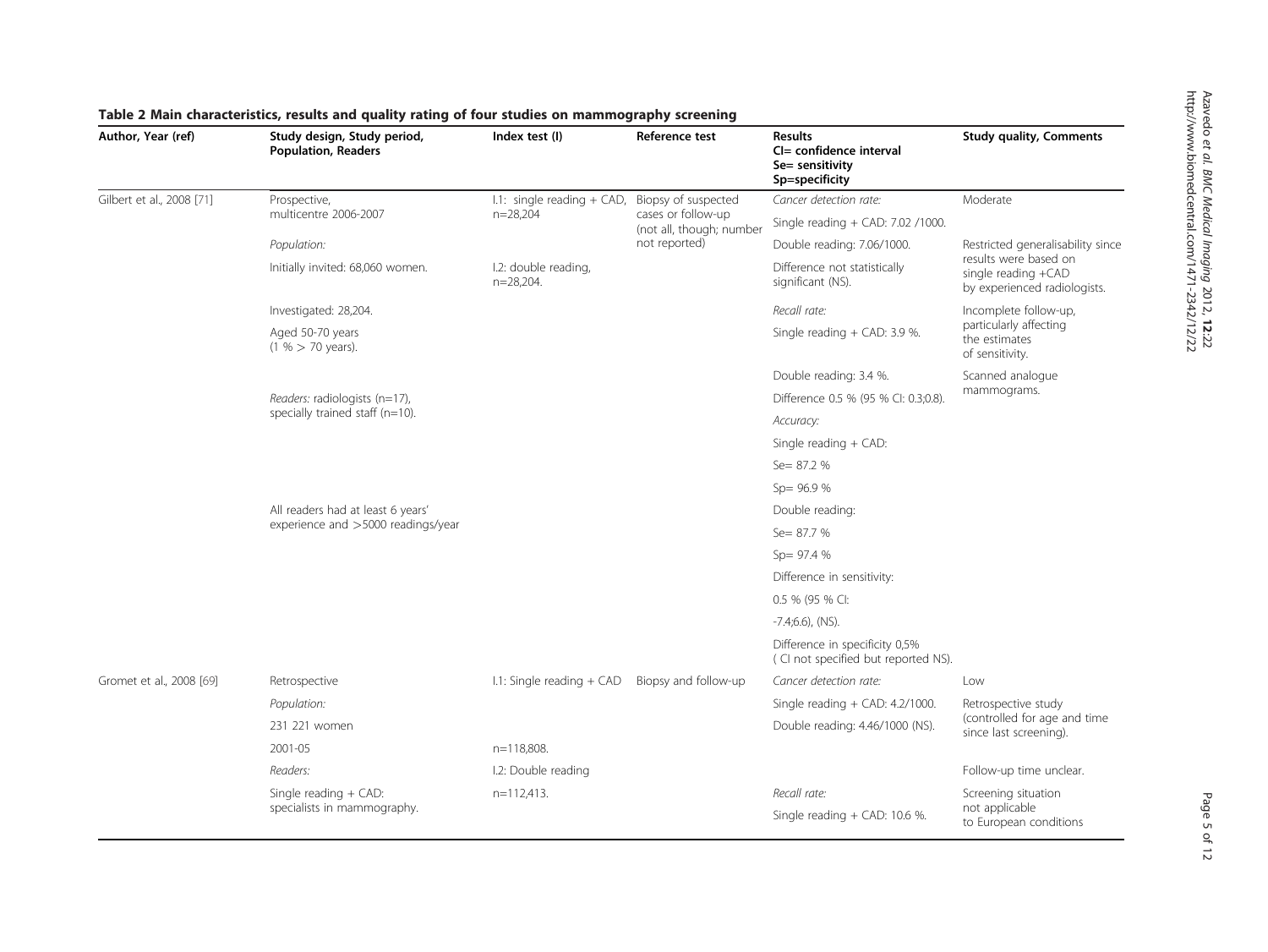|                                  | Double reading:                                                       |                                     |                                                                           | Double reading:11.9%.                                                               | (i.e. recall rate higher than                                                        |
|----------------------------------|-----------------------------------------------------------------------|-------------------------------------|---------------------------------------------------------------------------|-------------------------------------------------------------------------------------|--------------------------------------------------------------------------------------|
|                                  | Specialists in mammography + radiology.                               |                                     |                                                                           | Difference statistically<br>significant (p=0.001).                                  | accepted in Europe).<br>Invitation procedure                                         |
|                                  |                                                                       |                                     |                                                                           | Accuracy:                                                                           | and blinded readings unclear.                                                        |
|                                  |                                                                       |                                     |                                                                           | Single reading $+$ CAD: Se= 90.4 %                                                  | Scanned analogue                                                                     |
|                                  |                                                                       |                                     |                                                                           | Double reading:                                                                     | mammograms.                                                                          |
|                                  |                                                                       |                                     |                                                                           | Se=88.0 %.                                                                          |                                                                                      |
|                                  |                                                                       |                                     |                                                                           | Difference statistically significant.                                               |                                                                                      |
|                                  |                                                                       |                                     |                                                                           | Percent of recalled with cancer:                                                    |                                                                                      |
|                                  |                                                                       |                                     |                                                                           | Single reading + CAD: 3.9%.                                                         |                                                                                      |
|                                  |                                                                       |                                     |                                                                           | Double reading: 3.7%(NS).                                                           |                                                                                      |
| Georgian-Smith et al., 2007 [68] | Prospective                                                           | I.1: Single reading + CAD           | Biopsy and at least<br>12 months' follow-up to<br>detect false negatives. | Cancer detection rate:                                                              | Low                                                                                  |
|                                  | Study period: 2001-03                                                 |                                     |                                                                           | Single reading +CAD: 2.0/1000.                                                      | Screening situation                                                                  |
|                                  | Population: 6381 consecutive                                          | $n=6381.$                           |                                                                           | Double reading: 2.4/1000 (NS).                                                      | not applicable to<br>European conditions.<br>Invitation procedure<br>not described.  |
|                                  | screening examinations                                                | I.2: Double reading                 |                                                                           |                                                                                     |                                                                                      |
|                                  |                                                                       |                                     |                                                                           | Recall rate:                                                                        | Population, selection criteria,                                                      |
|                                  |                                                                       | $n=6381$ .                          |                                                                           | Single reading +CAD: 7.87%.                                                         | withdrawals unclear.                                                                 |
|                                  | Readers:                                                              |                                     |                                                                           | Double reading: 7.93% (NS).                                                         | Not independent double                                                               |
|                                  | Experienced breast radiologists                                       |                                     |                                                                           | Accuracy:                                                                           | reading but blinded to CAD                                                           |
|                                  |                                                                       |                                     |                                                                           | Sensitivity and specificity<br>not reported.                                        | Number of recalls<br>based on all readings.                                          |
|                                  | Single reading $+$ CAD.                                               |                                     |                                                                           |                                                                                     | Scanned analogue radiographs.                                                        |
|                                  | Double reading:<br>Not independent reading.                           |                                     |                                                                           |                                                                                     |                                                                                      |
| Khoo et al., 2005 [70]           | Prospective                                                           | I.1: Single reading +CAD            | <b>Biopsy</b>                                                             | Cancer detection rate:                                                              | Low                                                                                  |
|                                  | Study period: not reported.                                           | $n = 6111.$                         | Not reported                                                              | Total for double<br>reading $+$ single reading $+$<br>symptomatic patients:10/1000. | A so-called relative sensitivity<br>used since 3-year follow-up<br>not yet achieved. |
|                                  | Population: 6,111 women<br>(45-94 years), screening<br>every 3rd year |                                     | No follow-up                                                              |                                                                                     |                                                                                      |
|                                  |                                                                       | I.2: Double reading<br>$n = 6111$ . |                                                                           | Not reported individually<br>for the groups.                                        | Relatively high screening age<br>and long screening intervals.                       |
|                                  |                                                                       |                                     |                                                                           | Recall rate:                                                                        |                                                                                      |
|                                  |                                                                       |                                     |                                                                           | Single reading + CAD: 6.1%.                                                         | Unclear whether the<br>readings were blinded.                                        |
|                                  |                                                                       |                                     |                                                                           | Double reading: 5.0 %.                                                              | Incomplete follow-up.                                                                |

## Table 2 Main characteristics, results and quality rating of four studies on mammography screening (Continued)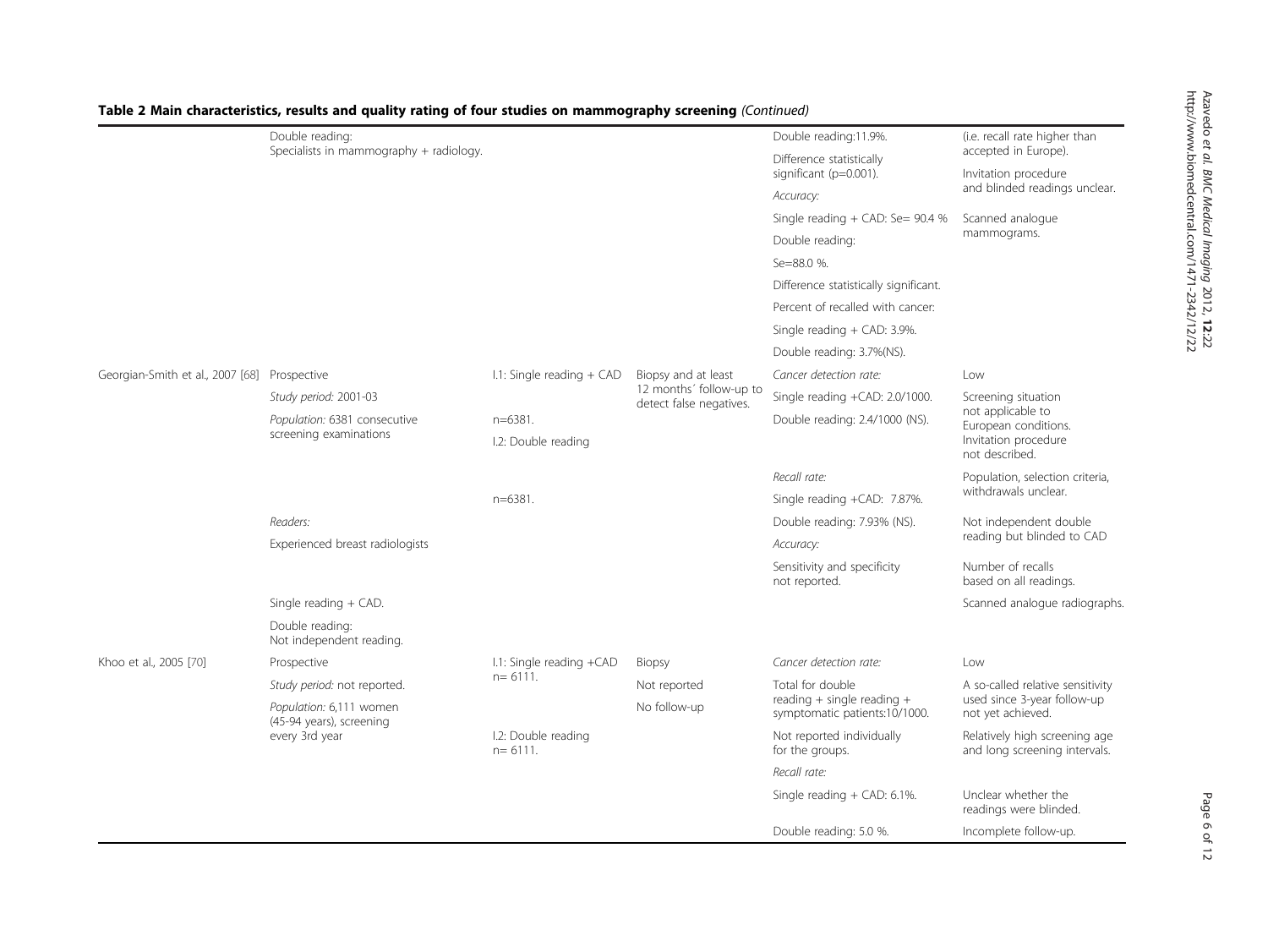#### <span id="page-6-0"></span>Table 2 Main characteristics, results and quality rating of four studies on mammography screening (Continued)

|  | Readers:                                                    | Difference statistically significant | Scanned analogue |  |
|--|-------------------------------------------------------------|--------------------------------------|------------------|--|
|  | Radiologists (n=7) and                                      | Accuracy: (relative sensitivity)*    | radiographs.     |  |
|  | specially trained staff $(n=5)$ .                           | Single reading + CAD: Se= 91.5%.     |                  |  |
|  | Double reading not always<br>performed by two radiologists. | Double reading: Se= 98.4% (NS).      |                  |  |

\* Relative sensitivity= number of detected cancer cases per reader divided by all detected cancer cases (due to lack of follow-up).

Table 3 Quality of evidence of the difference between single reading (radiologist plus CAD) and double reading (two radiologists) related to cancer detection rate and recall rate in mammography screening (GRADE). Data from Gilbert et al. [[71\]](#page-11-0)

| Outcome               | Sample size<br>(no. of studies) | True positive:<br>Single reading + CAD<br>(95% CI) | True positive:<br>Double reading<br>(95% CI) | Absolute difference<br>(95%CI) | Quality of<br>evidence | Rating based on study<br>design/quality, indirectness,<br>consistency, precision and<br>publication bias** |
|-----------------------|---------------------------------|----------------------------------------------------|----------------------------------------------|--------------------------------|------------------------|------------------------------------------------------------------------------------------------------------|
| Cancer detection rate | 28,204(1)                       | 0.702%                                             | 0.706%                                       | 0.004%                         | $(\oplus$ OOO)         | Study quality -1                                                                                           |
|                       |                                 | $(0.6 - 0.8)$                                      | $(0.6 - 0.8)$                                | $(NS*)$                        | Insufficient           | Indirectness-1                                                                                             |
| Recall rate           | 28,204 (1)                      | 3,9%                                               | 3,4%                                         | 0,5%                           | $(\oplus$ OOO)         | Study quality -1                                                                                           |
|                       |                                 | $(3,7-4,1)$                                        | $(3,2-3,6)$                                  | $(0,3-0,8)$                    | Insufficient           | Indirectness -1 One study -1                                                                               |

\*NS = no statistically significant difference.

\*\* Study quality = Risk of bias, that is, sensitivity probably overestimated due to incomplete follow-up of women with negative test results.

Indirectness = Only breast radiologists with long clinical experience took part in the study.

Lack of precision = The difference in sensitivity between double reading and single reading + CAD has wide confidence intervals.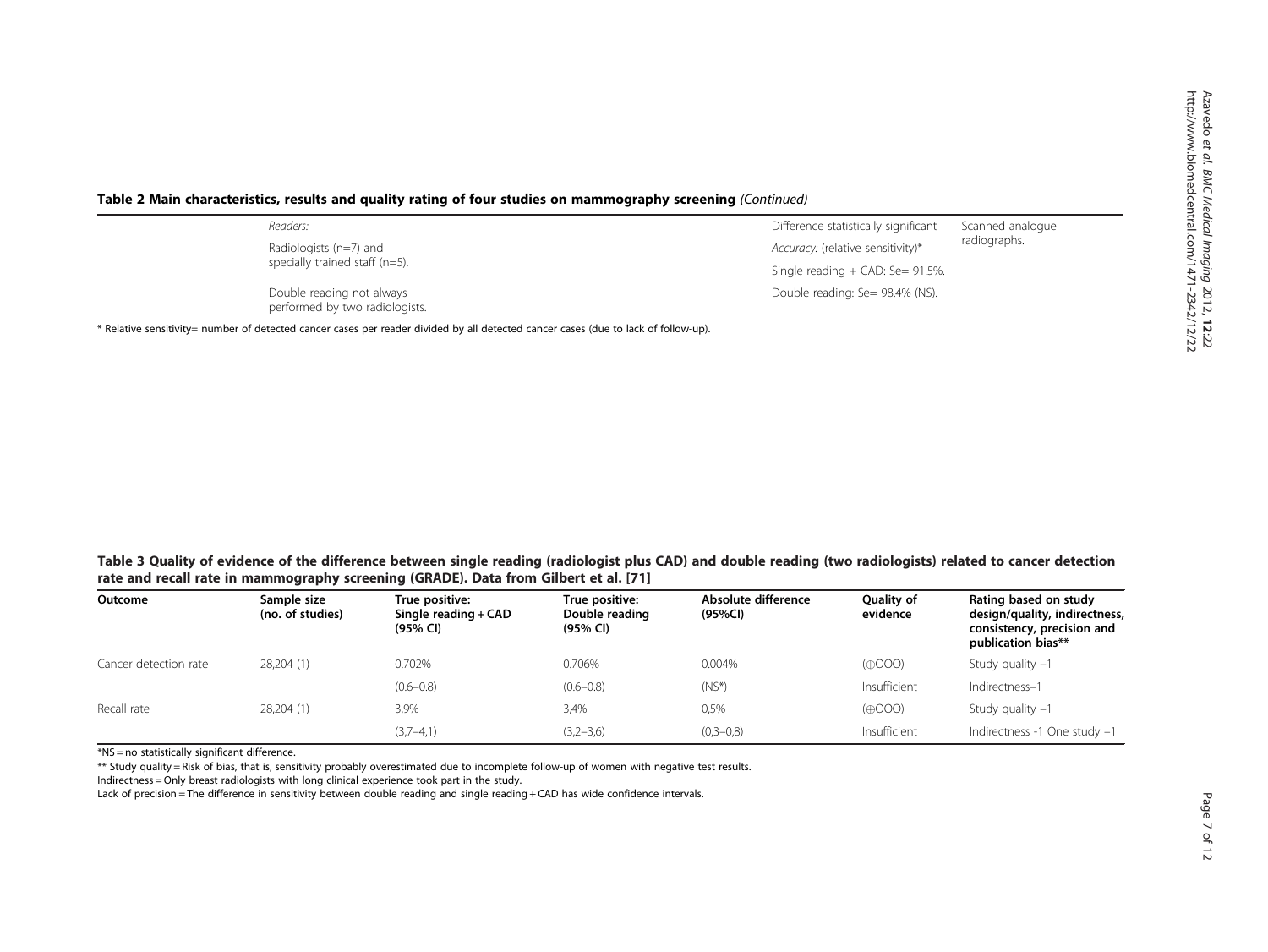Applying GRADE serves to obtain answers to the following questions. How much confidence can one have in a particular estimate of effect? Is the result sustainable, or is it likely that new research findings will change the evidence in the foreseeable future? The rating starts at high, but confidence in the evidence may be reduced for several reasons, including limitations in the study design and/or quality, inconsistency or indirectness of results, imprecise estimates and probability of publication bias. Any disagreements on inclusion/exclusion criteria, rating quality of individual studies or quality of evidence of test methods were solved by consensus.

- Sensitivity = probability that a person with a disease has a positive test result.
- Specificity = probability that a healthy person has a negative test result.
- Relative sensitivity = number of detected cancer cases per reader divided by the total number of detected cancer cases.
- Population based mammography screening = all women in certain age groups receive a personal mailed invitation to get a mammogram at regular intervals  $(1.5 - 3$  years)
- Cancer detection rate = the number of cancer cases detected per 1000 women examined.
- Recall rate = the number of women per 1000 woman recalled for further investigation.
- Interval cancer = cancer cases detected between two screening occasions.

#### Results

The results of the literature search and the outcome of the selection procedures are shown in a flow chart (Figure [2](#page-2-0)).

Fifty-three articles were reviewed in full text. Nine of them were review articles [\[12,16](#page-9-0)-[18,24](#page-9-0)[-28\]](#page-10-0). Many studies had not been performed in screening settings or had selected or enriched populations, sometimes without comparison between single reading + CAD and double reading [[14,](#page-9-0)[29-57\]](#page-10-0). Nine studies had large populations, but compared only single reading + CAD with single reading [[58-66](#page-10-0)]. One study that only described different cancer types was excluded [[67](#page-11-0)].

Four studies were included in the summary results, Table [2](#page-4-0) (see Additional file 1). Three of them had methodological shortcomings and were judged to be of low quality [\[68](#page-11-0)-[70\]](#page-11-0). Only one study, of moderate quality, was included in the GRADE synthesis, Table [3](#page-6-0) [[71\]](#page-11-0). This was a prospective multicentre study based on the UK national screening program and including 28,204 women aged 50–70 years. No statistically significant difference was found between single reading + CAD and double reading for cancer detection rate (7.02/1000 and 7.06/1

000). The overall agreement between the two strategies was 74.9% (170/227). However, single reading with CAD gave a significantly higher recall rate (3.9% versus 3.4%;  $p = 0.001$ ). Compared to double reading, single reading with CAD gave lower sensitivity (87.2% versus 87.7%) and lower specificity (96.9% versus 97.4%) but the differences were not statistically significant. Due to incomplete follow-up, sensitivity was likely to be overestimated. Overall, there was no statistically significant difference between the two strategies as regards pathological characteristics of the 57 detected cancers. Study results are reported in Tables [2](#page-4-0) and [3](#page-6-0).

Because of their shortcomings, the remaining three studies were not considered in our conclusions. However they deserve to be described. Two were conducted in the U.S.A. [[68,69\]](#page-11-0), where population-based screening programs are not used. The populations are less well described and it is not clear whether the women received a personal invitation or had sought to get for mammography on their own. Moreover, recall rates were 8–12%, notably higher than recommended in Sweden and Europe  $\left\langle \langle 5\% \rangle \right\rangle$ . The larger of these two studies was retrospective and included 231,221 women who underwent mammography screening [[69\]](#page-11-0). The other study was prospective with 6381 consecutive screening examinations [[68\]](#page-11-0). Their results showed no statistically significant difference in cancer detection rate and the recall rates were inconsistent.

The third study was conducted within the framework of the United Kingdom National Health Service Screening Programme [[70\]](#page-11-0). It was prospective and included 6111 screening examinations with a relatively high total cancer detection rate; 10/1000 including those detected by double reading and single reading with CAD and because of symptoms. Even women over 64 years of age (the upper limit for screening in the UK) were included, which may partly explain the relatively high prevalence of cancer cases. Another explanation may be that the interval between screening sessions was three years (usually 1.5-2 years in Europe). Due to lack of follow-up, the authors calculated a so-called relative sensitivity, where single reading + CAD gave a lower but not statistically significantly different sensitivity of 91.5% compared to 98.4% with double reading. Single reading + CAD had a significantly higher recall rate (6.1%) compared to double reading (5.0%).

To conclude, these three studies show partly conflicting results and it is difficult to draw any conclusions. According to Gilbert et al. [\[71](#page-11-0)], the two reading methods resulted in equal numbers of cancer cases. However, this was achieved at the expense of a statistically significantly higher recall rate, implying unnecessary additional examinations. Recall rates in the two studies from the USA [\[68,69](#page-11-0)] were two to three times higher than in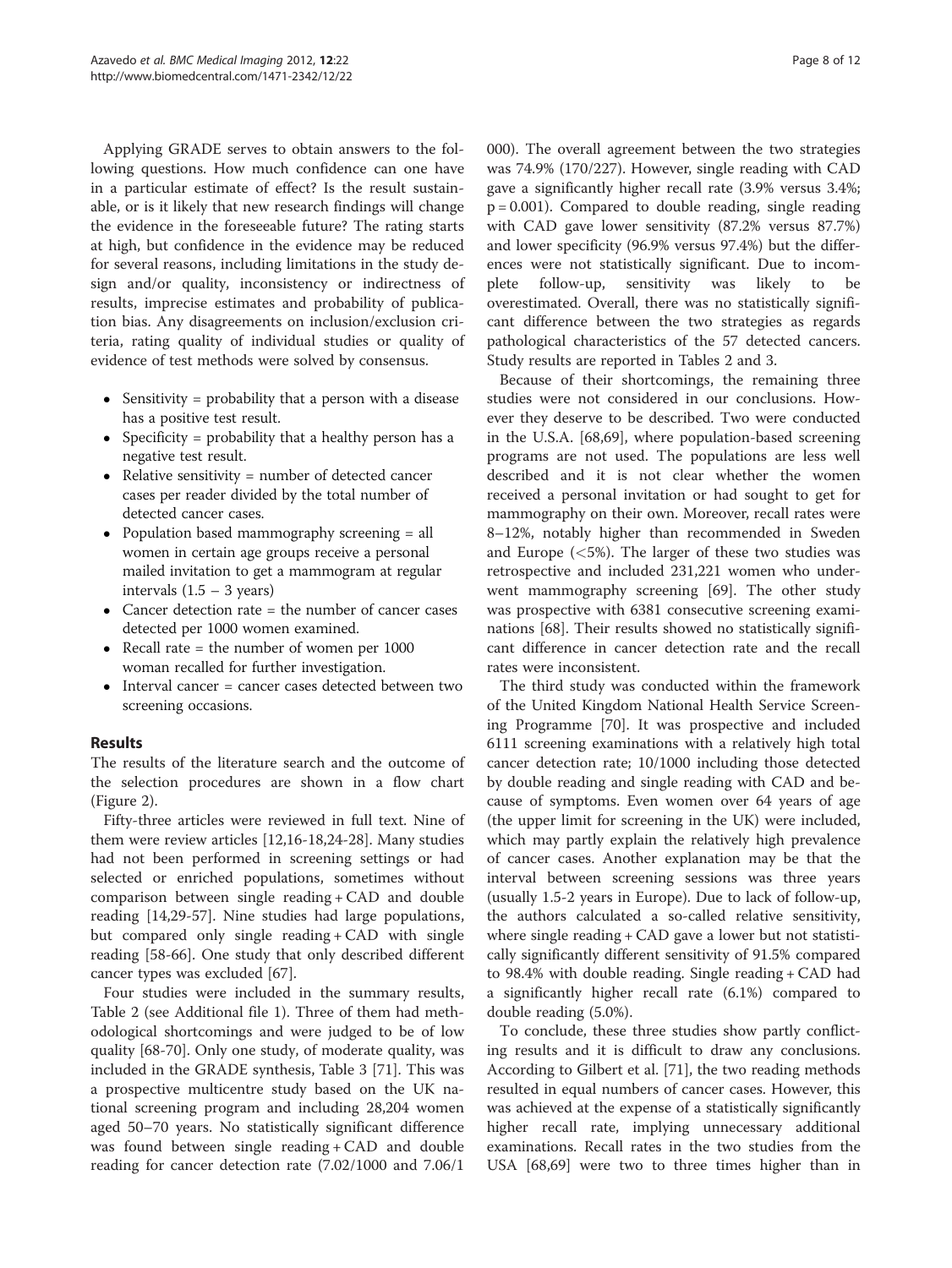Sweden (average 3% [\[20,](#page-9-0)[72\]](#page-11-0)) and not in accordance with European guidelines (<5% [\[11\]](#page-9-0)).

#### Economic aspects

The results of the literature search on economic aspects show that out of 44 abstracts, only one led to the inclusion of the full-text article [[14\]](#page-9-0). The medical scientific evidence was insufficient to study cost-effectiveness and the quality of the study was judged to be low.

## **Discussion**

The results of this systematic review indicate that the scientific evidence is insufficient to determine whether single mammographic reading by one breast radiologist + CAD is as accurate as the current practice of double reading involving two breast radiologists.

CAD has been developed to act as a second reader for two main reasons: to enhance the diagnostic sensitivity of mammography screening and to compensate for the lack of trained breast radiologists. Most of the literature on CAD for mammography comprises studies concerning technical aspects, such as improvements to software, analysis of subtypes of breast cancer, e.g. microcalcifications only, densities only, distortions or combinations of these. The majority of the clinical studies was performed on selected materials enriched with cancer cases, and thus did not represent a true screening situation. Furthermore, comparison with double reading was not a standard procedure in many of the studies. Since the aim of this review was to critically evaluate the scientific evidence of CAD's performance in large populationbased screening programs, only four studies met our strict inclusion criteria [\[68](#page-11-0)-[71\]](#page-11-0). Of these, only one was considered to have sufficient relevance and quality [[71](#page-11-0)].

Two major shortcomings in study design apply to all four included studies. One is survival rate, which is the most important outcome in mammography screening. None of these studies compared the survival rates with the two strategies, and therefore the present outcome measures (cancer detection rate and recall rate) can be regarded as surrogate outcomes. The other shortcoming is incomplete follow-up. As pointed out in the study by Gilbert et al. [[71\]](#page-11-0), sensitivity will be overestimated because of this shortcoming.

Although the study by Gilbert et al. [[71\]](#page-11-0) comprised a large population and had an elaborate study set-up, its generalisability is limited since all participating breast radiologists had extensive experience of mammography screening. This is not always the case in an authentic setting. The impact of CAD performance on scanned analogue radiographs as compared to digital mammography is also a matter of concern.

Initially, all CAD studies were performed on scanned analogue mammograms that were analysed with CAD.

Over time there has been a transition from analogue to digital mammography and this process is still ongoing in many parts of the world. The reliability of CAD analysis of scanned films has been questioned [[73\]](#page-11-0). This aspect, together with the fact that modern mammography is performed in a digital environment, implies that new studies are required to fully understand CAD's performance and outcomes in large population-based screening programmes using digital mammography.

Lack of trained radiologists remains a problem even when CAD is used. Using CAD as a first/second reader due to unavailability of a trained breast radiologist could be unsustainable, for instance due to retirement. In any case, new generations of breast radiologists must be secured. Besides, being able to discuss uncertain cases with an experienced colleague is absolutely essential, both for educational purposes and in order to avoid too many false positives/false negatives. When working with CAD, a single radiologist will always have to make the final decision to recall or not to recall a woman for further work-up. This decision may depend on a single CAD mark in an area where the radiologist did not react initially. In our opinion, the single radiologist using CAD needs to be highly experienced, particularly when deciding not to recall a woman for further work-up when a potential cancer might be missed. In conclusion, education and training of new generations of breast radiologists have to be done irrespective of the use of CAD, although it has been suggested that CAD could be used in the training of radiologists [\[74\]](#page-11-0).

As pointed out earlier, screening policies vary between countries and this review has been performed from a European perspective. However, all screening settings have some features in common, be they populationbased, centrally-organized or non-organized ("wild" or "opportunistic" screening) mammographies on asymptomatic women. High throughput is one of these factors that place high demands on smooth screening workflows. Integrating CAD into the workflow would mean that the radiologist would have actively to consider all CAD prompts, which in turn increases the total reading time.

High recall rates imply that more women have to return for additional investigation, involving new mammographic images and often also ultrasound examination. In addition, some have to undergo biopsy and in some cases even surgery. This also means more visits to doctors/hospitals for these women. Overall, additional resources are required and women are worried unnecessarily. Since the medical consequences are not convincingly positive, it is not possible to determine either the cost-effectiveness and/or the socioeconomic consequences of replacing one of the readers with CAD in the context of mammography screening.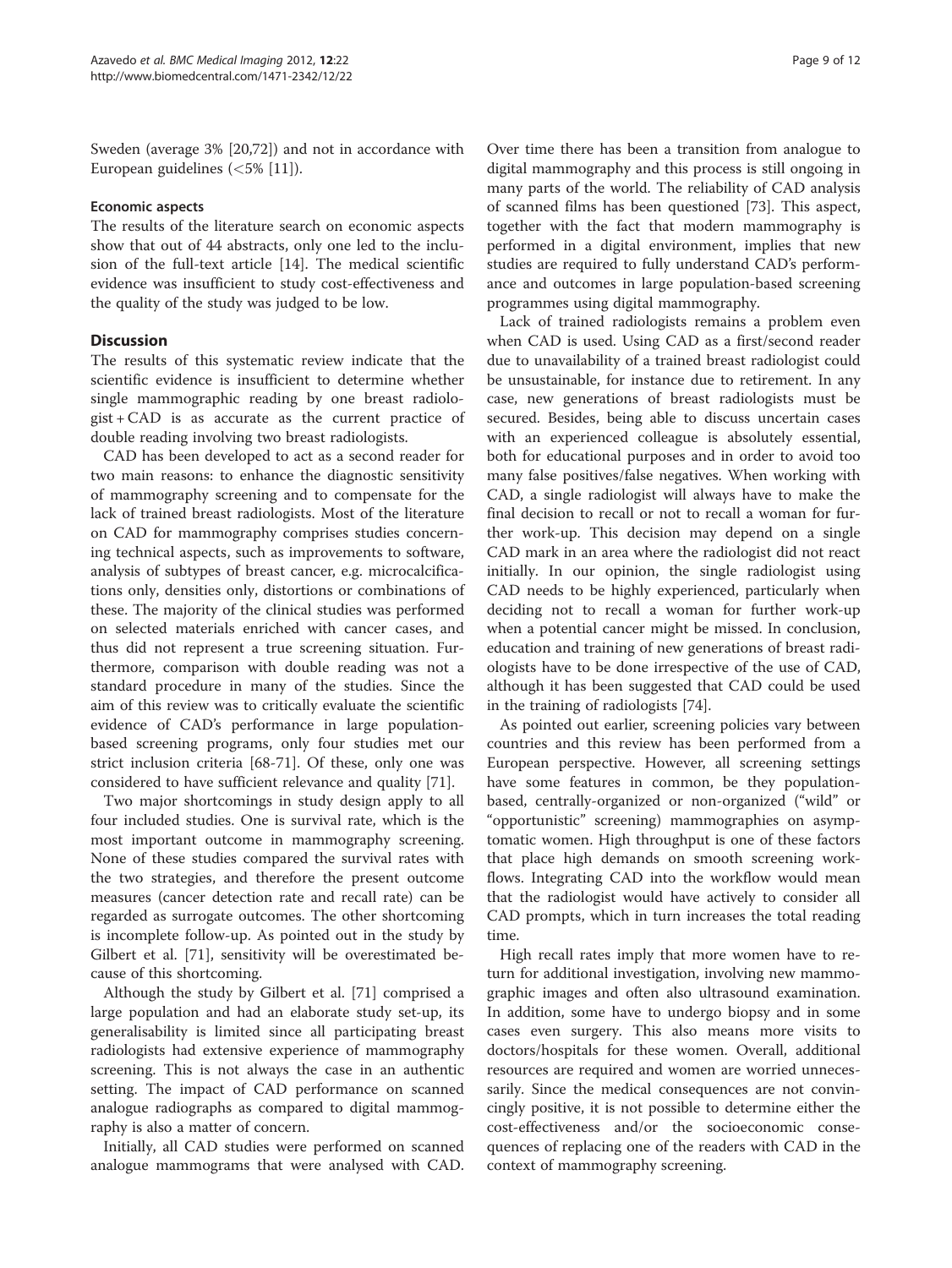#### <span id="page-9-0"></span>Conclusions

The conclusions from this systematic review are:

- The scientific evidence is insufficient to determine whether CAD + single reading by one breast radiologist would yield results that are at least equivalent to those obtained in standard practice, i.e. double reading where two breast radiologists independently read the mammographic images.
- Since the medical consequences are uncertain, it is not possible to determine the cost-effectiveness or the socioeconomic consequences of replacing one of the readings with CAD in the context of mammography screening.
- Since this literature review, CAD technology has advanced further, thanks to improvements in computer software and digitalization.
- Additional prospective and preferably randomized population-based studies are essential to understand the method's specific benefits, consequences, and costs.

#### Competing interest

The authors declare that they have no competing interest.

#### Authors' contributions

EA: Study concept, analysis, interpretation of data and drafting the manuscript. SZ: Study concept, analysis, interpretation of data and drafting the manuscript. IM: Study concept, analysis, interpretation of data and drafting the manuscript. MHA: Study concept, analysis, interpretation of data and drafting the manuscript. All four authors are responsible for the content and writing of the paper and approved the final manuscript.

#### Authors' information

\*First authorship shared by Azavedo E and Zackrisson S.

#### Author details

<sup>1</sup>Department of Diagnostic Radiology, Karolinska Institutet, Stockholm, Sweden. <sup>2</sup>Department of Clinical Sciences in Malmö, Diagnostic Radiology, Lund University, Skåne University Hospital Malmö, Malmö SE-205 02, Sweden. <sup>3</sup>Swedish Council on Health Technology Assessment (SBU), Stockholm, Sweden. <sup>4</sup>LIME/MMC, Karolinska Institutet, Stockholm, Sweden.

#### Received: 20 April 2012 Accepted: 23 June 2012 Published: 24 July 2012

#### References

- 1. Tabar L, Fagerberg CJ, Gad A, Baldetorp L, Holmberg LH, Grontoft O, Ljungquist U, Lundstrom B, Manson JC, Eklund G, et al: Reduction in mortality from breast cancer after mass screening with mammography. Randomised trial from the Breast Cancer Screening Working Group of the Swedish National Board of Health and Welfare. Lancet 1985, 1(8433):829–832.
- 2. Andersson I, Aspegren K, Janzon L, Landberg T, Lindholm K, Linell F, Ljungberg O, Ranstam J, Sigfusson B: Mammographic screening and mortality from breast cancer: the Malmo mammographic screening trial. BMJ 1988, 297(6654):943–948.
- 3. Bjurstam N, Bjorneld L, Duffy SW, Smith TC, Cahlin E, Eriksson O, Hafstrom LO, Lingaas H, Mattsson J, Persson S, et al: The Gothenburg breast screening trial: first results on mortality, incidence, and mode of detection for women ages 39–49 years at randomization. Cancer 1997, 80(11):2091–2099.
- 4. Frisell J, Glas U, Hellstrom L, Somell A: Randomized mammographic screening for breast cancer in Stockholm. Design, first round results and comparisons. Breast Cancer Res Treat 1986, 8(1):45–54.
- 5. Vainio H, Bianchini F: IARC Handbooks of Cancer Prevention- Breast Cancer Screening. Lyon, France: IARCPress; 2002:2002.
- 6. Nystrom L, Andersson I, Bjurstam N, Frisell J, Nordenskjold B, Rutqvist LE: Long-term effects of mammography screening: updated overview of the Swedish randomised trials. Lancet 2002, 359(9310):909–919.
- 7. Tabar L, Vitak B, Chen TH, Yen AM, Cohen A, Tot T, Chiu SY, Chen SL, Fann JC, Rosell J, et al: Swedish two-county trial: impact of mammographic screening on breast cancer mortality during 3 decades. Radiology 2011, 260(3):658–663.
- 8. Hellquist BN, Duffy SW, Abdsaleh S, Bjorneld L, Bordas P, Tabar L, Vitak B, Zackrisson S, Nystrom L, Jonsson H: Effectiveness of population-based service screening with mammography for women ages 40 to 49 years: evaluation of the Swedish Mammography Screening in Young Women (SCRY) cohort. Cancer 2011, 117(4):714–722.
- 9. SOSSEG SOSSEG: Reduction in breast cancer mortality from organized service screening with mammography: 1. Further confirmation with extended data. Cancer Epidemiol Biomarkers Prev 2006, 15(1):45–51.
- 10. Gotzsche PC, Nielsen M: Screening for breast cancer with mammography. Cochrane Database Syst Rev 2011, (1):CD001877.
- 11. Perry N, Broeders M, de Wolf C, Törnberg S, Holland R, von Karsa L: European guidelines for quality assurance in breast cancer screening and diagnosis. 4th edition. Luxembourg: Office for Official Publications of the European Communities; 2006. ISBN 2006 ISBN 92-79-01258-4: EU.
- 12. Helvie M: Improving mammographic interpretation: double reading and computer-aided diagnosis. Radiol Clin North Am 2007, 45(5):801–811. vi.
- 13. Guerriero C, Gillan MG, Cairns J, Wallis MG, Gilbert FJ: Is computer aided detection (CAD) cost effective in screening mammography? A model based on the CADET II study. BMC Health Serv Res 2011, 11(1):11.
- 14. Taylor P, Champness J, Given-Wilson R, Johnston K, Potts H: Impact of computer-aided detection prompts on the sensitivity and specificity of screening mammography. Health Technol Assess 2005, 9(6):1-58. iii.
- 15. Houssami N, Given-Wilson R: Incorporating new technologies into clinical practice without evidence of effectiveness in prospective studies: computer-aided detection (CAD) in breast screening reinforces the need for better initial evaluation. Breast 2007, 16(3):219–221.
- 16. Houssami N, Given-Wilson R, Ciatto S: Early detection of breast cancer: overview of the evidence on computer-aided detection in mammography screening. J Med Imaging Radiat Oncol 2009, 53(2):171–176.
- 17. Taylor P, Potts HW: Computer aids and human second reading as interventions in screening mammography: two systematic reviews to compare effects on cancer detection and recall rate. Eur J Cancer 2008, 44(6):798–807.
- 18. Bennett RL, Blanks RG, Moss SM: Does the accuracy of single reading with CAD (computer-aided detection) compare with that of double reading?: A review of the literature. Clin Radiol 2006, 61(12):1023–1028.
- 19. SBU: Computer-Aided Detection (CAD) in Mammography Screening. Stockholm: Statens beredning för medicinsk utvärdering (SBU): SBU; 2011.
- 20. Azavedo E, Svane G: Radiologic aspects of breast cancers detected through a breast cancer screening program. Eur J Radiol 1991, 13(2):88–90.
- 21. Whiting P, Rutjes AW, Reitsma JB, Bossuyt PM, Kleijnen J: The development of QUADAS: a tool for the quality assessment of studies of diagnostic accuracy included in systematic reviews. BMC Med Res Methodol 2003, 3:25.
- 22. Guyatt GH, Oxman AD, Vist GE, Kunz R, Falck-Ytter Y, Alonso-Coello P, Schunemann HJ: GRADE: an emerging consensus on rating quality of evidence and strength of recommendations. BMJ 2008, 336(7650):924–926.
- 23. Schunemann HJ, Oxman AD, Brozek J, Glasziou P, Bossuyt P, Chang S, Muti P, Jaeschke R, Guyatt GH: GRADE: assessing the quality of evidence for diagnostic recommendations. Evid Based Med 2008, 13(6):162–163.
- 24. Boyer B, Balleyquier C, Granat O, Pharaboz C: CAD in questions/answers Review of the literature. Eur J Radiol 2009, 69(1):24–33.
- 25. G-S G, Chersevani R, Ciatto S, Del Favero C, Frigerio A, Giordano L, Giuseppetti G, Naldoni C, Panizza P, Petrella M, Gruppo di studio G-S, Chersevani R, Ciatto S, Del Favero C, Frigerio A, Giordano L, Giuseppetti G, Naldoni C, Panizza P, Petrella M, et al: "CADEAT": considerations on the use of CAD (computer-aided diagnosis) in mammography. La Radiologia medica 2010, 115(4):563–570.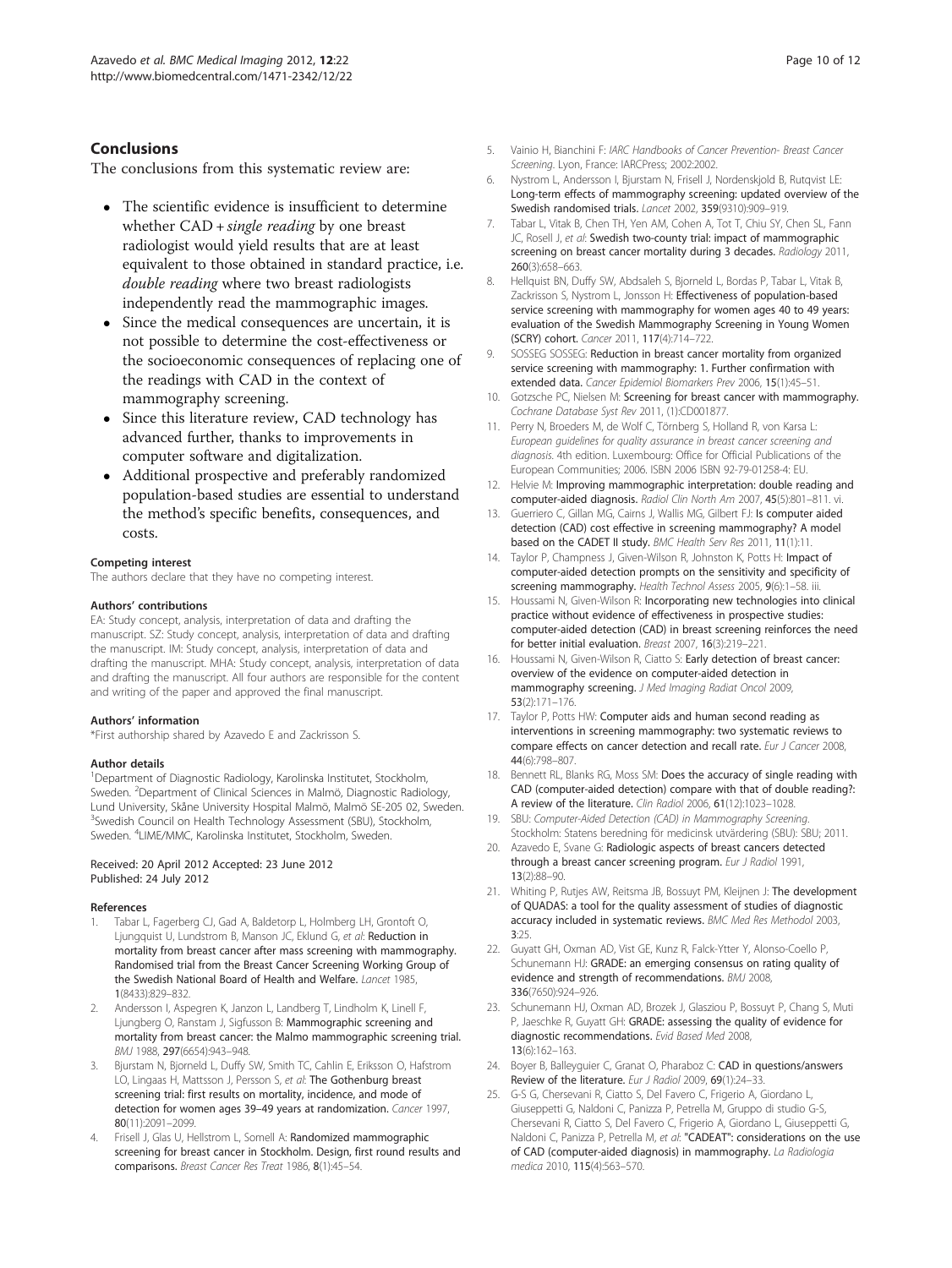- <span id="page-10-0"></span>26. Kolb GR: The financial impact of computer-aided detection on the mammography practice. Applied Radiology 2001, 30(11 SUPPL.):21-24.
- 27. Nishikawa RM: Evaluation of computer-aided detection and computer detection systems. Applied Radiology 2001, 30(11 SUPPL.):14-16.
- 28. Noble M, Bruening W, Uhl S, Schoelles K: Computer-aided detection mammography for breast cancer screening: systematic review and meta-analysis. Arch Gynecol Obstet 2009, 279(6):881–890.
- 29. Cawson JN, Nickson C, Amos A, Hill G, Whan AB, Kavanagh AM: Invasive breast cancers detected by screening mammography: a detailed comparison of computer-aided detection-assisted single reading and double reading. J Med Imaging Radiat Oncol 2009, 53(5):442–449.
- 30. van den Biggelaar FJ, Kessels AG, van Engelshoven JM, Flobbe K: Strategies for digital mammography interpretation in a clinical patient population. Int J Cancer 2009, 125(12):2923–2929.
- 31. Paquerault S, Samuelson FW, Petrick N, Myers KJ, Smith RC: Investigation of reading mode and relative sensitivity as factors that influence reader performance when using computer-aided detection software. Acad Radiol 2009, 16(9):1095–1107.
- 32. van den Biggelaar FJ, Kessels AG, van Engelshoven JM, Boetes C, Flobbe K: Computer-aided detection in full-field digital mammography in a clinical population: performance of radiologist and technologists. Breast Cancer Res Treat 2010, 120(2):499–506.
- 33. James JJ, Cornford EJ: Does computer-aided detection have a role in the arbitration of discordant double-reading opinions in a breast-screening programme? Clin Radiol 2009, 64(1):46–51.
- 34. Kim SJ, Moon WK, Cho N, Cha JH, Kim SM, Im JG: Computer-aided detection in full-field digital mammography: sensitivity and reproducibility in serial examinations. Radiology 2008, 246(1):71–80.
- 35. Brancato B, Houssami N, Francesca D, Bianchi S, Risso G, Catarzi S, Taschini R, Rosselli Del Turco M, Ciatto S: Does computer-aided detection (CAD) contribute to the performance of digital mammography in a selfreferred population? Breast Cancer Res Treat 2008, 111(2):373–376.
- 36. Yang SK, Moon WK, Cho N, Park JS, Cha JH, Kim SM, Kim SJ, Im JG: Screening mammography-detected cancers: sensitivity of a computeraided detection system applied to full-field digital mammograms. Radiology 2007, 244(1):104–111.
- 37. Skaane P, Kshirsagar A, Stapleton S, Young K, Castellino RA: Effect of computer-aided detection on independent double reading of paired screen-film and full-field digital screening mammograms. AJR Am J Roentgenol 2007, 188(2):377–384.
- 38. Gilbert FJ, Astley SM, McGee MA, Gillan MG, Boggis CR, Griffiths PM, Duffy SW: Single reading with computer-aided detection and double reading of screening mammograms in the United Kingdom National Breast Screening Program. Radiology 2006, 241(1):47–53.
- 39. Dean JC, Ilvento CC: Improved cancer detection using computer-aided detection with diagnostic and screening mammography: prospective study of 104 cancers. AJR Am J Roentgenol 2006, 187(1):20-28.
- 40. Hukkinen K, Vehmas T, Pamilo M, Kivisaari L: Effect of computer-aided detection on mammographic performance: experimental study on readers with different levels of experience. Acta Radiol 2006, 47(3):257–263.
- 41. Ciatto S, Ambrogetti D, Collini G, Cruciani A, Ercolini E, Risso G, Rosselli Del Turco M: Computer-aided detection (CAD) of cancers detected on double reading by one reader only. Breast 2006, 15(4):528–532.
- 42. Hukkinen K, Pamilo M: Does computer-aided detection assist in the early detection of breast cancer? Acta Radiol 2005, 46(2):135–139.
- 43. Destounis SV, DiNitto P, Logan-Young W, Bonaccio E, Zuley ML, Willison KM: Can computer-aided detection with double reading of screening mammograms help decrease the false-negative rate? Initial experience. Radiology 2004, 232(2):578–584.
- 44. Ciatto S, Rosselli Del Turco M, Burke P, Visioli C, Paci E, Zappa M: Comparison of standard and double reading and computer-aided detection (CAD) of interval cancers at prior negative screening mammograms: blind review. Br J Cancer 2003, 89(9):1645–1649.
- 45. Ciatto S, Brancato B, Rosselli Del Turco M, Risso G, Catarzi S, Morrone D, Bricolo D, Zappa M: Comparison of standard reading and computer aided diagnosis (CAD) on a proficiency test of screening mammography. Radiol Med 2003, 106(1–2):59–65.
- 46. Brem RF, Baum J, Lechner M, Kaplan S, Souders S, Naul LG, Hoffmeister J: Improvement in sensitivity of screening mammography with

computer-aided detection: a multiinstitutional trial. AJR Am J Roentgenol 2003, 181(3):687–693.

- 47. Quek ST, Thng CH, Khoo JB, Koh WL: Radiologists' detection of mammographic abnormalities with and without a computer-aided detection system. Australas Radiol 2003, 47(3):257–260.
- 48. Zheng B, Hardesty LA, Poller WR, Sumkin JH, Golla S: Mammography with computer-aided detection: reproducibility assessment initial experience. Radiology 2003, 228(1):58–62.
- 49. Karssemeijer N, Otten JD, Verbeek AL, Groenewoud JH, de Koning HJ, Hendriks JH, Holland R: Computer-aided detection versus independent double reading of masses on mammograms. Radiology 2003, 227(1):192–200.
- 50. Ciatto S, Del Turco MR, Risso G, Catarzi S, Bonardi R, Viterbo V, Gnutti P, Guglielmoni B, Pinelli L, Pandiscia A, et al: Comparison of standard reading and computer aided detection (CAD) on a national proficiency test of screening mammography. Eur J Radiol 2003, 45(2):135-138.
- 51. Malich A, Marx C, Facius M, Boehm T, Fleck M, Kaiser WA: Tumour detection rate of a new commercially available computer-aided detection system. Eur Radiol 2001, 11(12):2454–2459.
- 52. Moberg K, Bjurstam N, Wilczek B, Rostgard L, Egge E, Muren C: Computed assisted detection of interval breast cancers. Eur J Radiol 2001, 39(2):104–110.
- 53. Warren Burhenne LJ, Wood SA, D'Orsi CJ, Feig SA, Kopans DB, O'Shaughnessy KF, Sickles EA, Tabar L, Vyborny CJ, Castellino RA: Potential contribution of computer-aided detection to the sensitivity of screening mammography. Radiology 2000, 215(2):554–562.
- 54. Jiang Y, Nishikawa RM, Schmidt RA, Metz CE, Giger ML, Doi K: Improving breast cancer diagnosis with computer-aided diagnosis. Acad Radiol 1999, 6(1):22–33.
- 55. Thurfjell E, Thurfjell MG, Egge E, Bjurstam N: Sensitivity and specificity of computer-assisted breast cancer detection in mammography screening. Acta Radiol 1998, 39(4):384–388.
- 56. Sang KY, Woo KM, Cho N, Jeong SP, Joo HC, Sun MK, Seung JK, Im JG: Screening mammography-detected cancers: Sensitivity of a computeraided detection system applied to full-field digital mammograms. Radiology 2007, 244(1):104-111.
- 57. Li JG, Li S, Xu HM, Xu K: Evaluation on the use and results of computeraided detection for full-field digital mammorgraphy. Chinese Journal of Radiology 2006, 40(7):729–732.
- 58. Birdwell RL, Bandodkar P, Ikeda DM: Computer-aided detection with screening mammography in a university hospital setting. Radiology 2005, 236(2):451–457.
- 59. Cupples TE, Cunningham JE, Reynolds JC: Impact of computer-aided detection in a regional screening mammography program. AJR Am J Roentgenol 2005, 185(4):944–950.
- 60. Fenton JJ, Taplin SH, Carney PA, Abraham L, Sickles EA, D'Orsi C, Berns EA, Cutter G, Hendrick RE, Barlow WE, et al: Influence of computer-aided detection on performance of screening mammography. N Engl J Med 2007, 356(14):1399–1409.
- 61. Freer TW, Ulissey MJ: Screening mammography with computer-aided detection: prospective study of 12,860 patients in a community breast center. Radiology 2001, 220(3):781–786.
- 62. Gur D, Sumkin JH, Rockette HE, Ganott M, Hakim C, Hardesty L, Poller WR, Shah R, Wallace L: Changes in breast cancer detection and mammography recall rates after the introduction of a computer-aided detection system. J Natl Cancer Inst 2004, 96(3):185-190.
- 63. Karssemeijer N, Bluekens AM, Beijerinck D, Deurenberg JJ, Beekman M, Visser R, van Engen R, Bartels-Kortland A, Broeders MJ: Breast cancer screening results 5 years after introduction of digital mammography in a population-based screening program. Radiology 2009, 253(2):353–358.
- 64. Ko JM, Nicholas MJ, Mendel JB, Slanetz PJ: Prospective assessment of computer-aided detection in interpretation of screening mammography. AJR Am J Roentgenol 2006, 187(6):1483-1491.
- 65. Morton MJ, Whaley DH, Brandt KR, Amrami KK: Screening mammograms: interpretation with computer-aided detection–prospective evaluation. Radiology 2006, 239(2):375–383.
- 66. Sanchez Gomez S, Torres Tabanera M, Vega Bolivar A, Sainz Miranda M, Baroja Mazo A, Ruiz Diaz M, Martinez Miravete P, Lag Asturiano E, Munoz Cacho P, Delgado Macias T: Impact of a CAD system in a screen-film mammography screening program: A prospective study. Eur J Radiol 2010, .